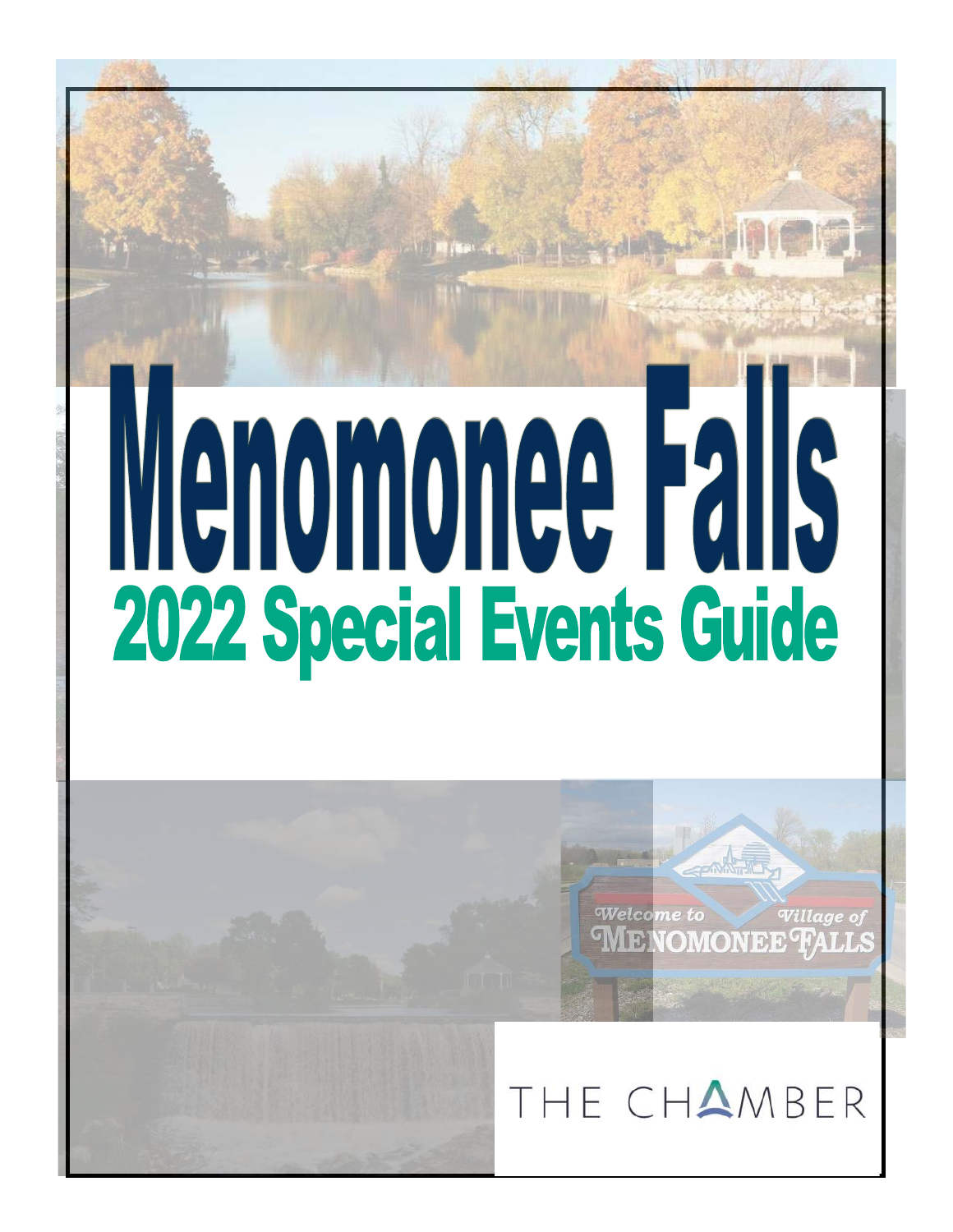### **Ongoing Events**

*FIT in the Parks*  June 7—September 7th Various Activities, Days & times; click for more info [www.fallsrec.org](https://www.fallsschools.org/divisions/community-education-recreation/fitp)

#### *Depot Beer Garden*

May 21nd—October 8th, Varies Each Week [www.oldfallsvillage.com](http://www.oldfallsvillage.com)

*Optimist Popcorn Wagon*  May 30th—September 4th ; Village Park Open Nightly 6:30p-9:00p [www.fallsoptimistclub.org](https://fallsoptimistclub.org/)

*Greater Menomonee Falls Foundation Farmer's Market* Wednesday's June 1st —October 12th; 2:00p-6:00p Sundays July 10th—September 11th; 10:00a-1:00p [www.fallsfarmersmarket.org](https://fallsfarmersmarket.org/)

*Wednesday Night Village Park Beer Garden*  June 1nd —October 12th, 5:00p-9:00p [www.menomoneefallsdowntown.com](http://www.menomoneefallsdowntown.com)

*Sunset Concert Series: Variety of Performing Artists*  June 9 & 23, July 14 & 28, August 11 & 25, 6:00pm [www.menomoneefallsdowntown.com](http://www.menomoneefallsdowntown.com)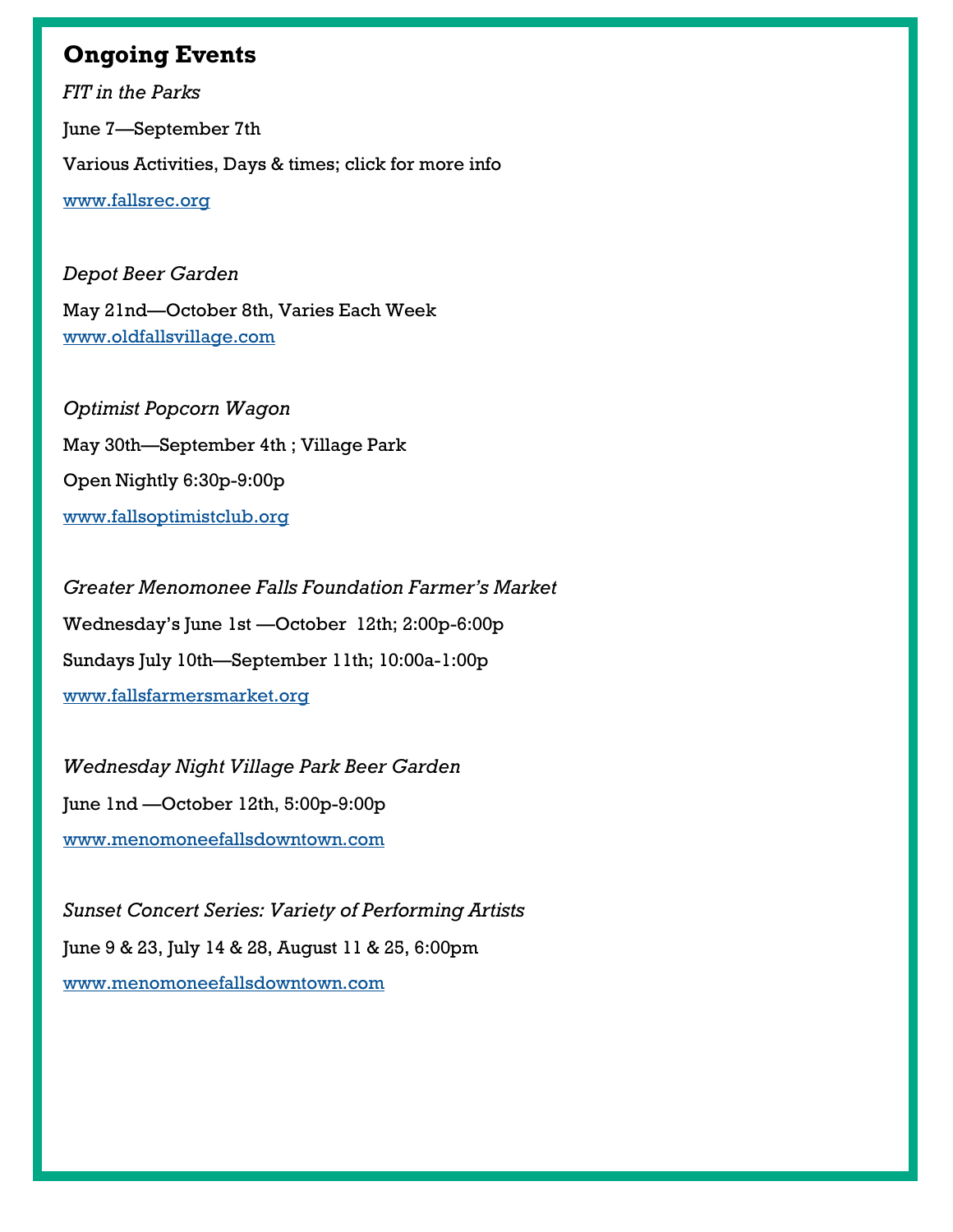# **June 2022**

15th: Knights of Columbus Fish Boil [www.kofc4240.org](https://business.gmfschamber.com/events/details/knights-of-columbus-fish-boil-3176?calendarMonth=2022-06-01) 18th & 19th: WWII Days [www.oldfallsvillage.com](http://www.oldfallsvillage.com/) 19th: Grace Church Services in the Park [www.menomoneefallsdowntown.com](http://www.menomoneefallsdowntown.com) 19th: Father's Day Car Show [www.metroharvest.com](https://www.metroharvest.com/) 23rd: Party in the Park A La Carte [www.gmfschamber.com](http://www.gmfschamber.com) 24th: Art Walk [www.menomoneefallsdowntown.com](http://www.menomoneefallsdowntown.com) 25th: Community League Garden Tour; [www.communityleague.com](https://www.communityleague.com/events-list) 30th: Milwaukee Philharmonic [www.menomoneefallsdowntown.com](http://www.menomoneefallsdowntown.com)

### **July 2022**

3rd: Independence Day Parade [www.fallsoptimistclub.org](https://fallsoptimistclub.org/) 16th & 17th: Civil War Encampment [www.oldfallsvillage.com](http://www.oldfallsvillage.com) 16th: ARISE Milwaukee [www.menomoneefallsdowntown.com](http://www.menomoneefallsdowntown.com) 17th: Grace Church Services in the Park [www.menomoneefallsdowntown.com](http://www.menomoneefallsdowntown.com) 19th-22nd: Lavender Week [www.menomoneefallsdowntown.com](http://www.menomoneefallsdowntown.com) 20th: Knights of Columbus Fish Boil [www.kofc4240.org](https://business.gmfschamber.com/events/details/knights-of-columbus-fish-boil-3176?calendarMonth=2022-06-01) 21st: Operation Rock The House [www.menomoneefallsdowntown.com](http://www.menomoneefallsdowntown.com) 23rd: Lavender Fest & Concert [www.menomoneefallsdowntown.com](http://www.menomoneefallsdowntown.com)

#### **August 2022**

2nd: National Night Out [www.menomoneefallsdowntown.com](http://www.menomoneefallsdowntown.com)

12th & 13th: Maxwell Street Days [www.menomoneefallsdowntown.com](http://www.menomoneefallsdowntown.com)

13th: 25th Annual Wheeling & Healing for Cancer [www.foredert.com](http://events.froedtert.com/site/TR/BikeRide/General?pg=entry&fr_id=1080)

13th: Sci-Fi Family Day & Beer Garden [www.oldfallsvillage.com](http://www.oldfallsvillage.com)

16th: Chamber Golf Outing/ Paint, Sip, & Putt [www.gmfschamber.com](http://www.gmfschamber.com)

17th: Knights of Columbus Fish Boil [www.kofc4240.org](https://business.gmfschamber.com/events/details/knights-of-columbus-fish-boil-3176?calendarMonth=2022-06-01)

18th: Operation Rock The House [www.menomoneefallsdowntown.com](http://www.menomoneefallsdowntown.com)

20th: Roaring 20's Night Beer Garden [www.oldfallsvillage.com](http://www.oldfallsvillage.com)

21st: Grace Church Services in the Park [www.menomoneefallsdowntown.com](http://www.menomoneefallsdowntown.com)

27th: American Legion Post 382 Ride for Homeless Veterans & Community Block Party (*Flyer*)

28th: Art in the Park [www.menomoneefallsdowntown.com](http://www.menomoneefallsdowntown.com)